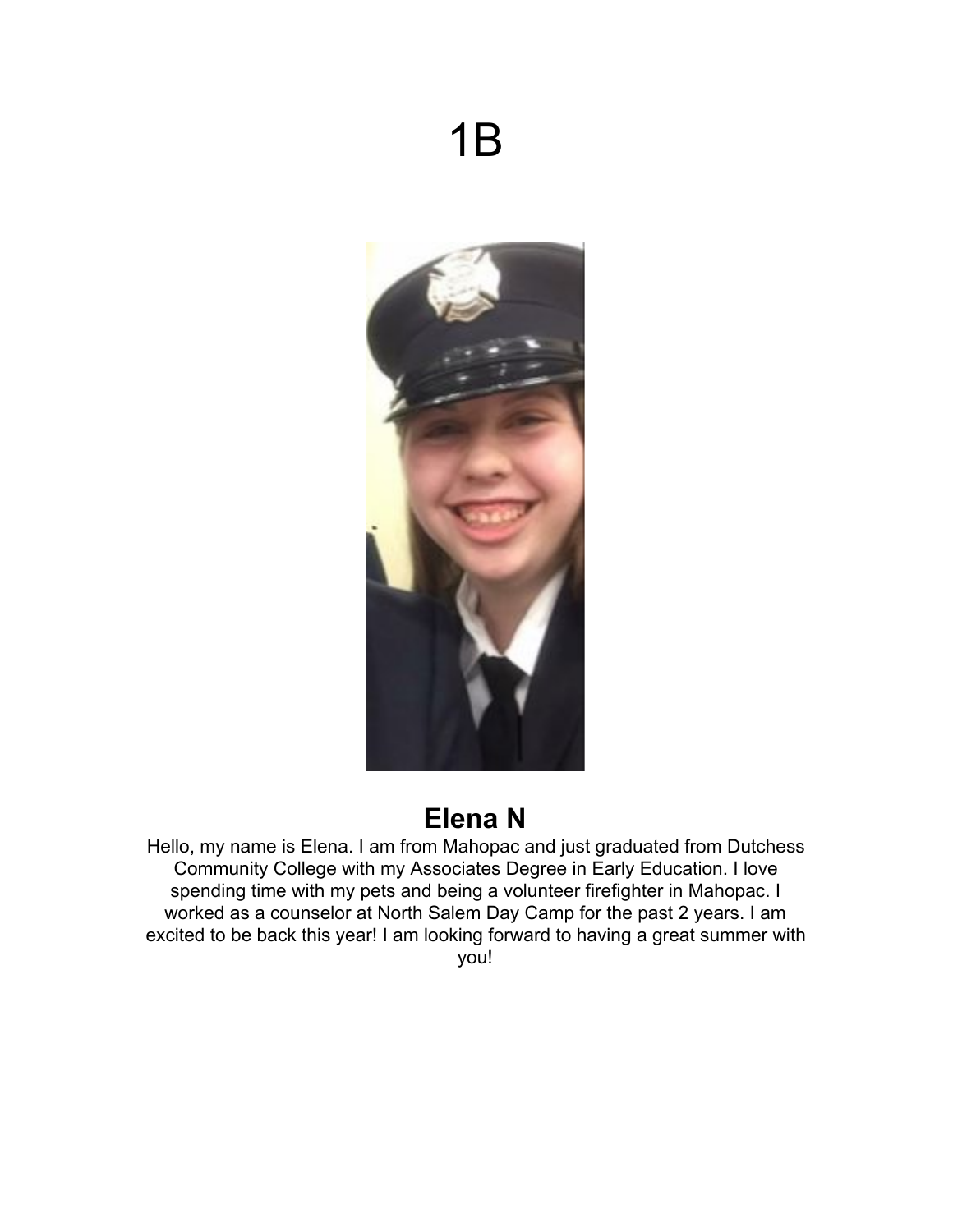

#### **Juliana V**

Hi, my name is Juliana and will be a senior at North Salem High School in the fall. I play for the North Salem soccer team and I am a competitive dancer. As for my experience with children, I babysit for my neighbors and always help out with my little cousins at family events. This will be my sixth year at Mt. Lakes.

 I have been a camper, cit and counselor and I have loved it every second of it. This year I am most looking forward to working with a new group of kids and I hope that I can make their time at camp enjoyable!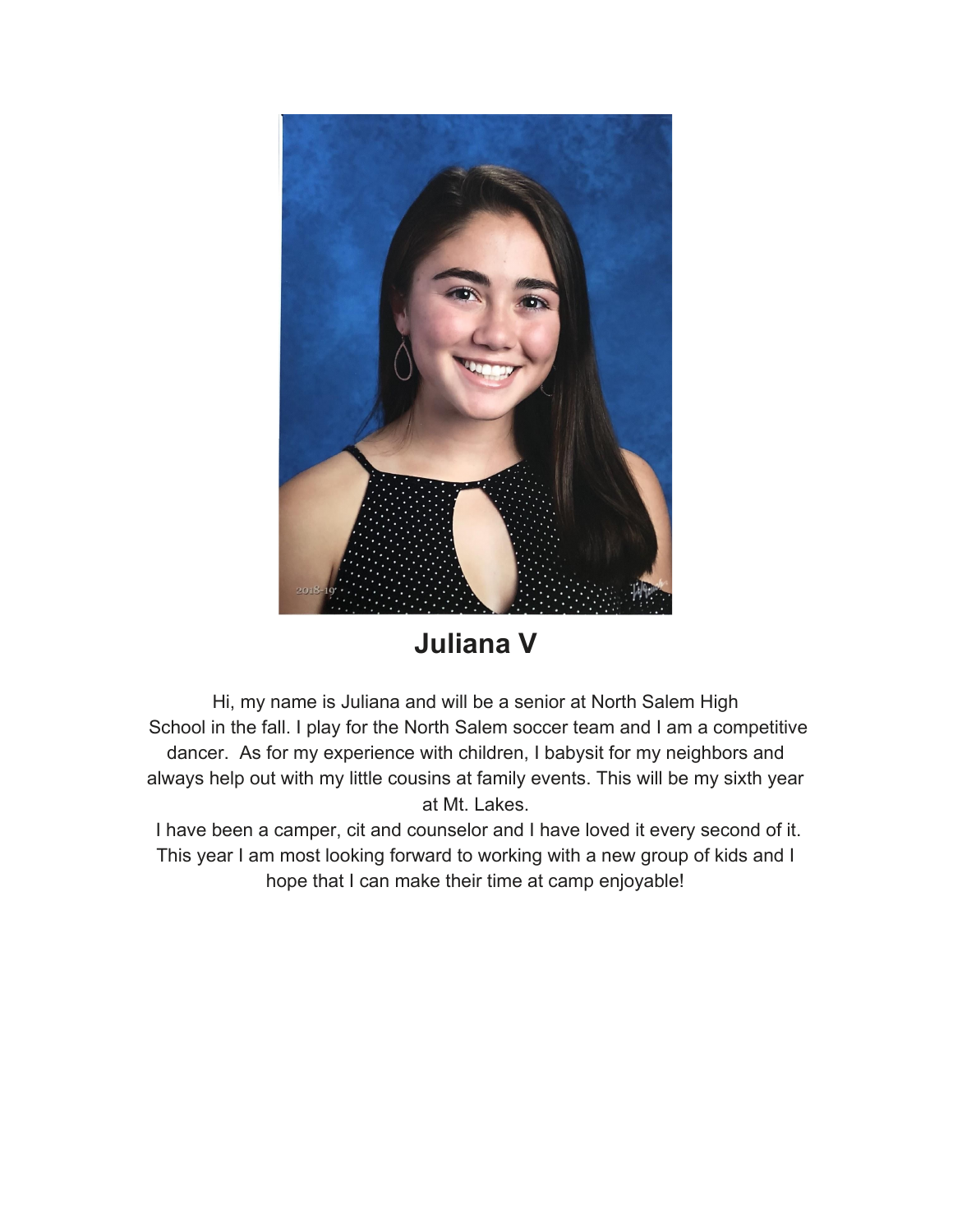

### **Stephen M**

-My name is Stephen

-I am currently attending Roger Williams University

-I worked as a camp counselor at the World Champion Taekwondo Summer Camp in Ridgefield Connecticut two years in a row. More specifically, I worked with kids that ranged from four to nine years old.

-My hobbies/interest include drawing, language, and music.

- This summer, I am really looking forward to spending a lot of time outdoors, doing various activities with my little campers (who I can't wait to meet), and of course, having a safe and fun time!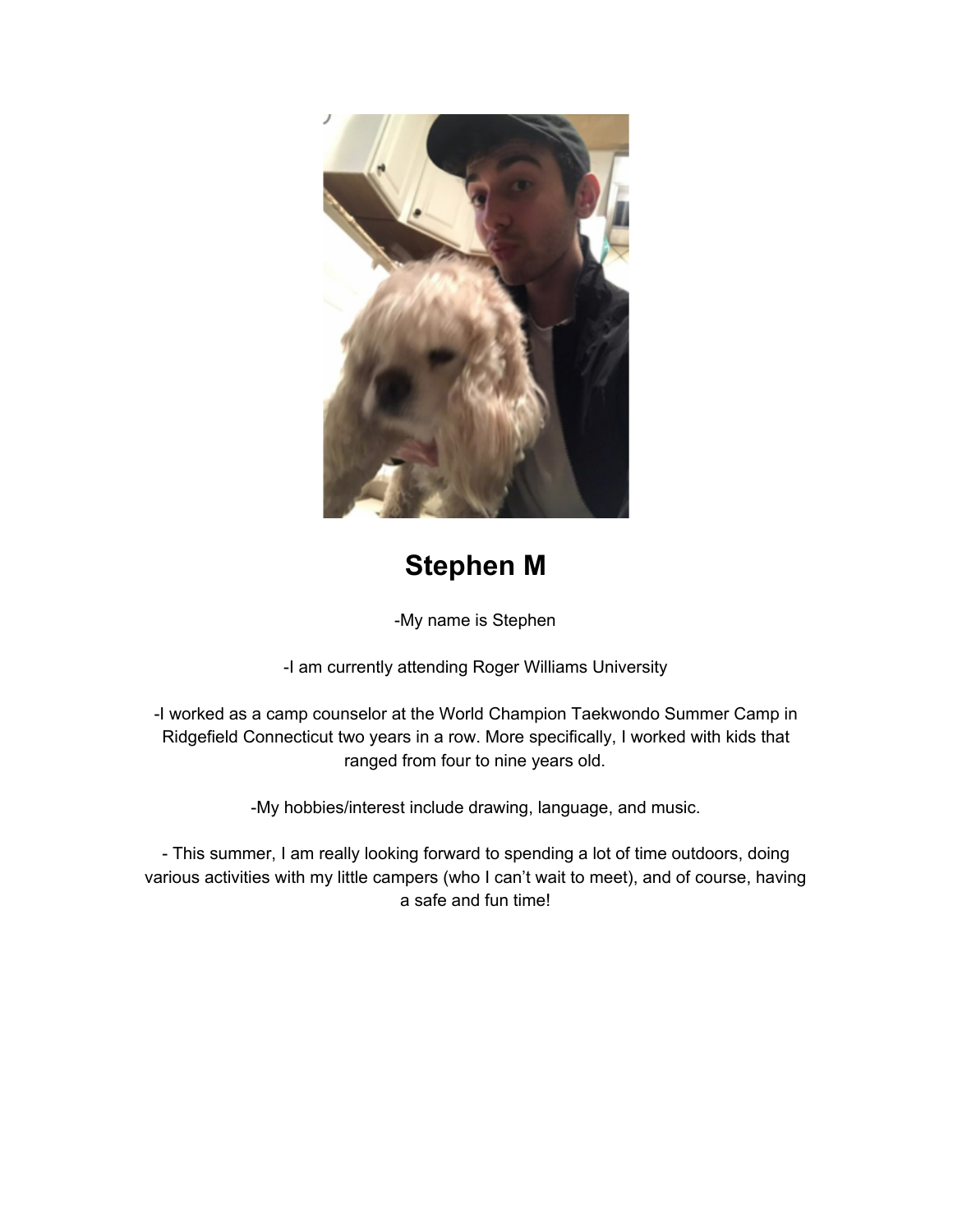

## **Delaney P**

My name is Delaney. I will be a sophomore at North Salem High School in the fall. I have been a camper at Mt. Lakes and was a CIT for two years. I worked with second graders and preschoolers while I was a CIT. I enjoy playing softball and spending time with my sister. I'm looking forward to meeting your kids and helping them enjoy their time at camp.